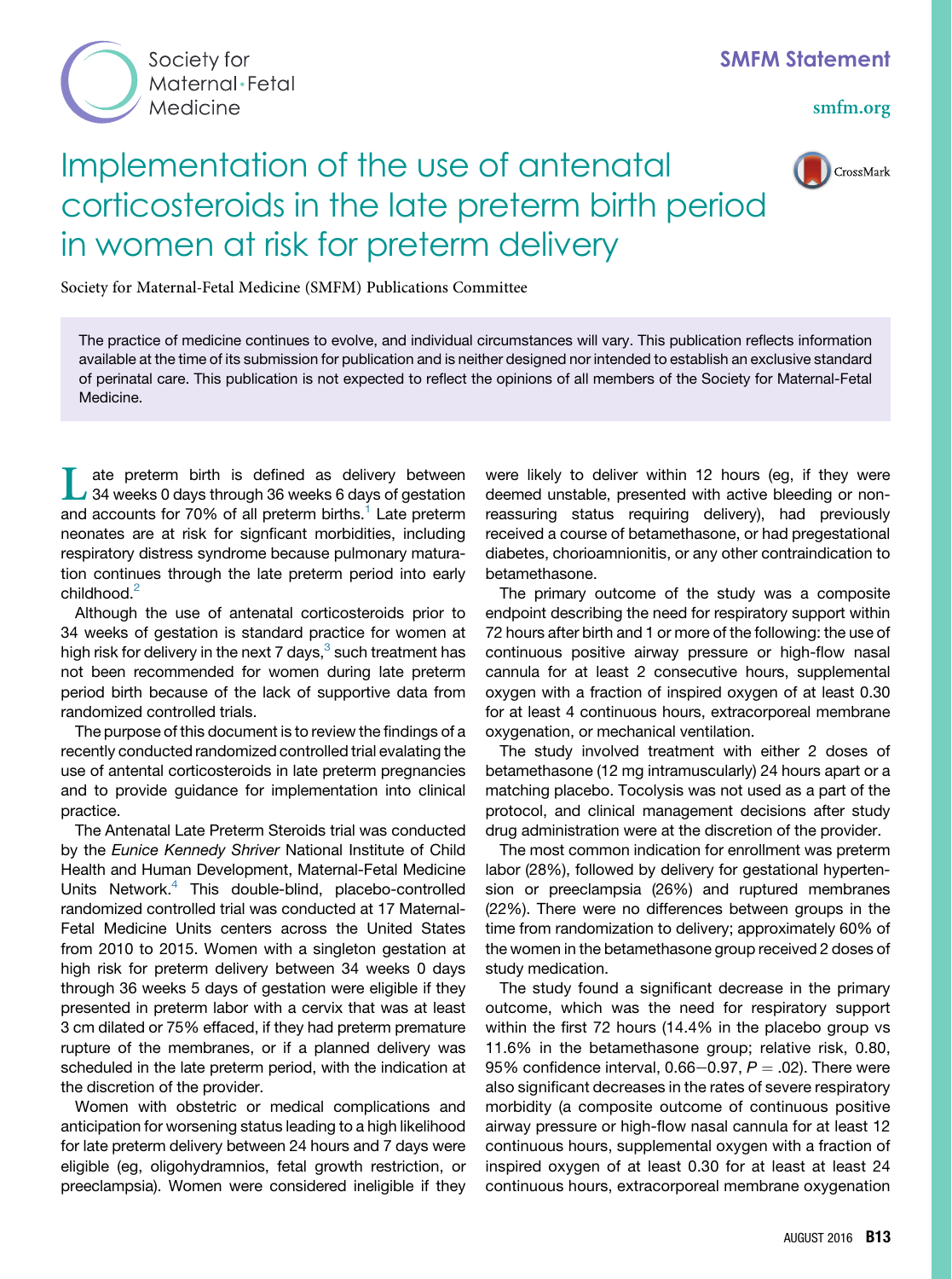or mechanical ventilation, stillbirth, or neonatal death within 72 hours after delivery), bronchopulmonary dysplasia, transient tachypnea of the newborn, the need for resuscitation at birth, and the need for postnatal surfactant.

There were no differences in maternal outcomes such as mode of delivery, clinical chorioamnionitis, or endometritis. With respect to the newborn, hypoglycemia (glucose <40 mg/dL) was increased with betamethasone (24.0% vs 14.9%; relative risk, 1.61, 95% confidence interval,  $1.38-1.88$ ); other adverse neonatal outcomes were not different between groups. The rates of hypoglycemia reported in the betamethasone group were similar to those expected in late preterm neonates.<sup>5</sup>

Antenatal Late Preterm Steroids is the largest randomized controlled trial to date ( $N = 2831$  subjects) evaluating the benefits and harms of antenatal betamethasone in the late preterm period. Two small randomized controlled trials involving antenatal corticosteroids in late preterm pregnancies have been published, $6.7$  but the largest comparable study was the Antenatal Steroids for Term Elective Caesarean Section trial,<sup>[8](#page-2-0)</sup> which included 998 women who were to undergo scheduled cesarean delivery at term. Infants of women who received betamethasone had lower rates of NICU admission because of respiratory complications (relative risk,  $0.46$ ;  $95\%$  confidence interval,  $0.2-0.93$ ) as compared with controls.

The findings of the Antenatal Late Preterm Steroids study are consistent with multiple other randomized controlled trials of antenatal corticosteroids administered at <34 weeks of gestation.<sup>[3](#page-2-0)</sup> The rationale to implement the Antenatal Late Preterm Steroids protocol into clinical practice includes its relatively large sample size, the fact that it included a study cohort generalizable to the US population, and that it involved a methodologically rigorous study design and protocol that enhances its internal validity. Outcomes data from Antenatal Late Preterm Steroids are restricted at this time to the newborn period, and the lack of long-term information is a current limitation of this randomized controlled trial.

Follow-up data on preterm newborns who received a single course of antenatal corticosteroids do not suggest any increased risk for long-term adverse effects.<sup>[9,10](#page-2-0)</sup> Concern has been raised about the potential increased risks associated with neonatal hypoglycemia, but these should be minimized by the utilization of routine testing for all late preterm newborns, as advocated by the Committee on Fetus and Newborn of the American Academy of Pediatrics.<sup>1</sup>

There is always the potential for unintended consequences with any change in clinical practice. The Antenatal Late Preterm Steroids protocol did not attempt to change clinical management of late preterm pregnancies other than to administer betamethasone. Greater than 80% of women in the trial delivered prior to 37 weeks of gestation. Thus, in the absence of new data, the use of betamethasone administration in the late preterm period should not include an attempt to delay delivery such as with tocolysis or expectant management for preeclampsia with severe features or premature rupture of membranes.

Another important aspect of the Antenatal Late Preterm Steroids study was that preterm labor was strictly defined in that the cervix was required to be at least 3 cm dilated or 75% effaced. Utilization of similar criteria for preterm labor is recommended to decrease the potential risk of overtreatment of women who ultimately would deliver at term.

Outcomes for women in the late preterm period who were not included in the Antenatal Late Preterm Steroids study remain unknown (eg, women with multiple gestations, those who had previously been treated with betamethasone prior to 34 weeks of gestation, those with pregestational diabetes, or those with scheduled cesarean deliveries at or beyond 37 weeks of gestation).

Additional data are needed prior to the use of betamethasone in the late preterm period for these indications. For these reasons, institutions should utilize standard guidelines for the implementation of the Antenatal Late Preterm Steroids study into routine clinical practice.

## SMFM recommendations

- 1. In women with a singleton pregnancy between 34 weeks 0 days and 36 weeks 6 days of gestation who are at high risk for preterm birth within the next 7 days (but before 37 weeks of gestation), we recommend treatment with betamethasone (2 doses of 12 mg intramuscularly 24 hours apart).
- 2. In women with preterm labor symptoms in the late preterm period, we recommend waiting for evidence of preterm labor, such as a cervical dilatation of at least 3 cm or effacement of at least 75%, before treatment with betamethasone.
- 3. In women with late preterm pregnancies receiving betamethasone, we recommend against the use of tocolysis in an attempt to delay delivery to complete the steroid course because it is unclear whether the benefits of betamethasone administration are outweighed by the risks of attempts to delay delivery.
- 4. In women with late preterm pregnancies with a potential medical indication for delivery, we recommend betamethasone not be given unless there is a definitive plan for late preterm delivery.
- 5. We recommend that institutions utilize standard guidelines for the assessment and management of neonatal hypoglycemia in late preterm newborns.
- 6. We recommend against implementation of the Antenatal Late Preterm Steroids protocol for conditions not studied in the randomized controlled trial unless performed as part of research or quality improvement.  $\Box$